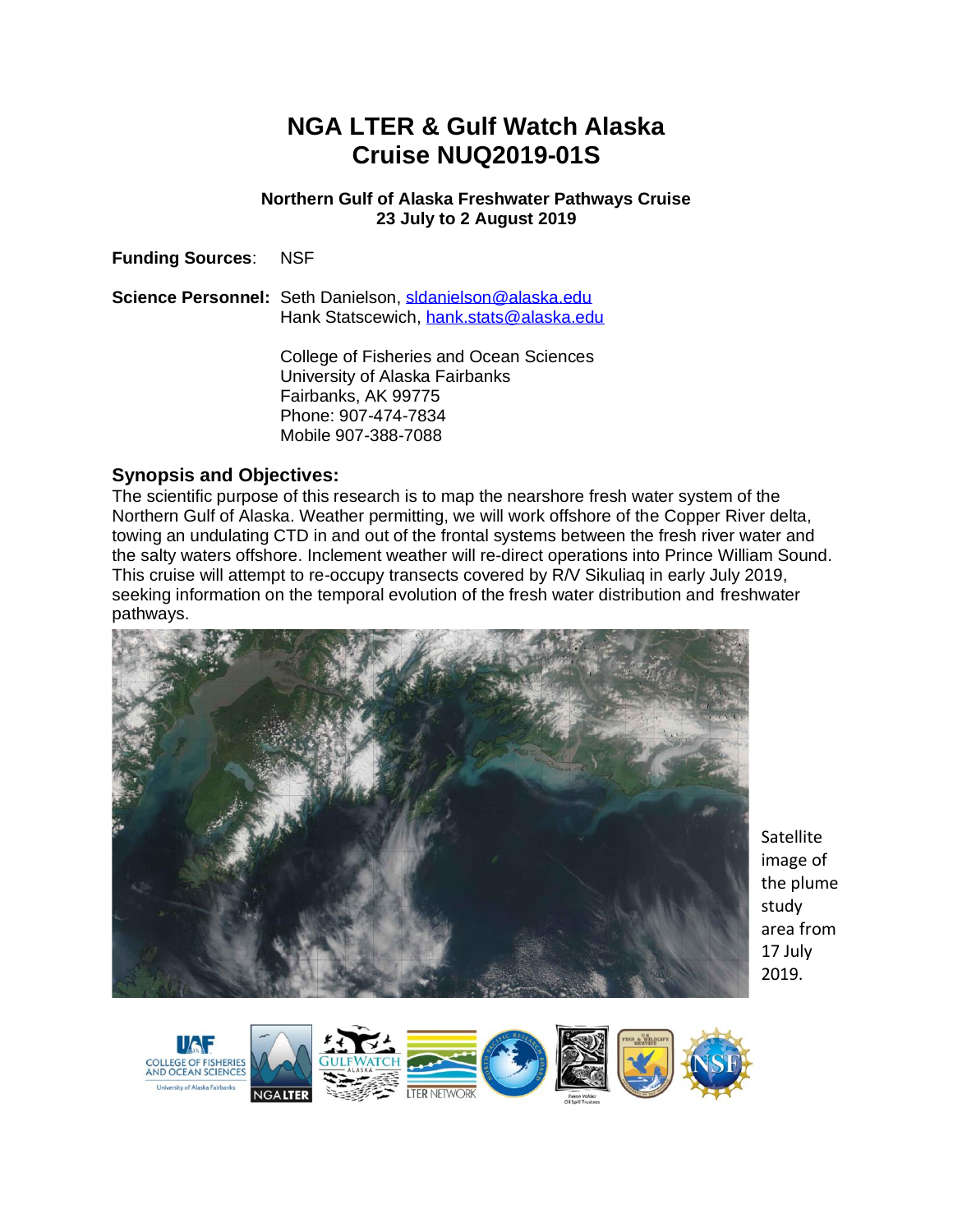#### **Operations and Cruise Schedule:**

Cruise NUQ201901S operations will be limited to 12 working hours per day. We anticipate anchoring in Port Etches on the night of July 23 and then returning here nightly or to other appropriate anchorage spots. We will likely have to refuel in Cordova 1-3 times during the course of the 10-day cruise. Communication with Cordova fishermen indicate that 24-hour fishing openers are likely to occur on Tuesday July 23 and Thursday July 25, providing an opportunity to follow a deep-draft tender through the channels and into Cordova on Wednesday and Friday mornings. The fishing fleet monitors Channel 6. We will return to Seward by midmorning on Friday August 2nd.

## **Communications Plan:**

We will attempt to check in with SMC at 8:30 AM daily (or as soon as possible afterwards if occupied by operations) by calling the office via satellite phone on weekdays or Doug's cell on weekends/holidays. If we get no answer via phone we will try texting Doug via InReach communicator.

## **Cruise Activities:**

Activities will include mapping of the plume extent and depth using an undulating towed Acrobat CTD system. We will deploy a number of satellite-tracked drifters (2 PacificGyre MicroStar and up to 8 Oceanetic SCT drifters). We may deploy one light, short-term mooring with a surface buoy. We will try towing an acoustic sled with a downward-looking ADCP mounted to the underside. The ADCP sled package is towed just below the surface away from the vessel by the starboard davit. The Acrobat is towed about 150 meters astern from the A-frame. Because of the tow locations of these two packages and their tow cable lengths, they will have no ability to foul with each other or the vessel while maintaining forward motion or even sharp turns. However, because we will be making cross-shelf transects into shallow water, it will be important to make wide and slow turns to keep the Acrobat from sinking toward the seafloor during a heading change maneuver. Fishing vessels may be in the vicinity during some days of operation and we will need to chart a course that avoids interference. Acrobat tows will involve zig-zags across the river plume frontal region (Figure 1); an example of this in practice is given in Figure 2. We may spend one 12-hour semi-diurnal tidal cycle doing repeat tows back-andforth along one of these lines in order to characterize tidal straining across the frontal zone.



**Figure 1.** Satellite image of the NE Gulf of Alaska shelf and the Copper River sediment plume. Image from July 2018. Transect endpoints will be determined at sea based on in situ conditions, available satellite imagery, and results from cruise SKQ201915S.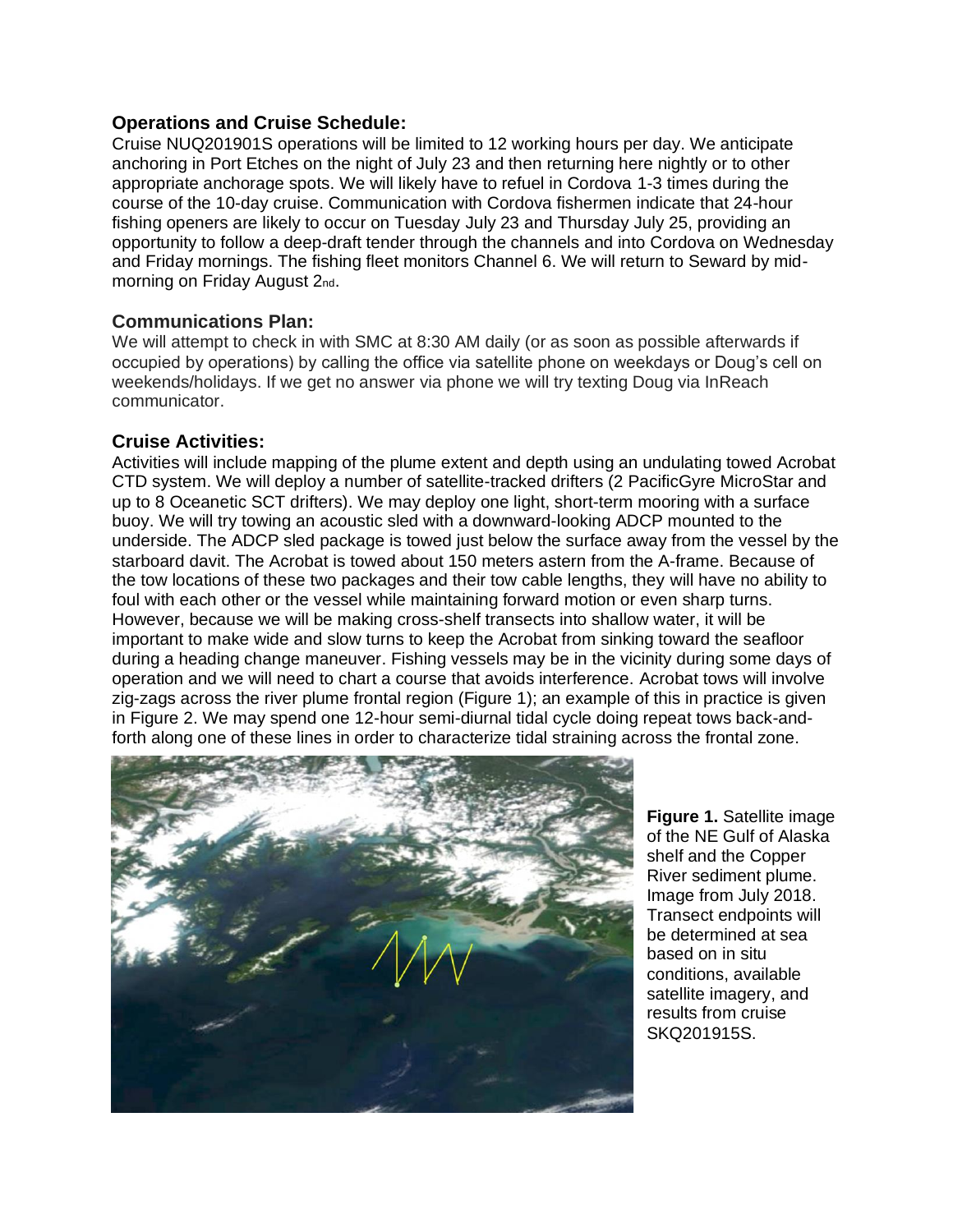

**Figure 2.** Perspective map showing the location of Acrobat tows on cruise SKQ2019-15S.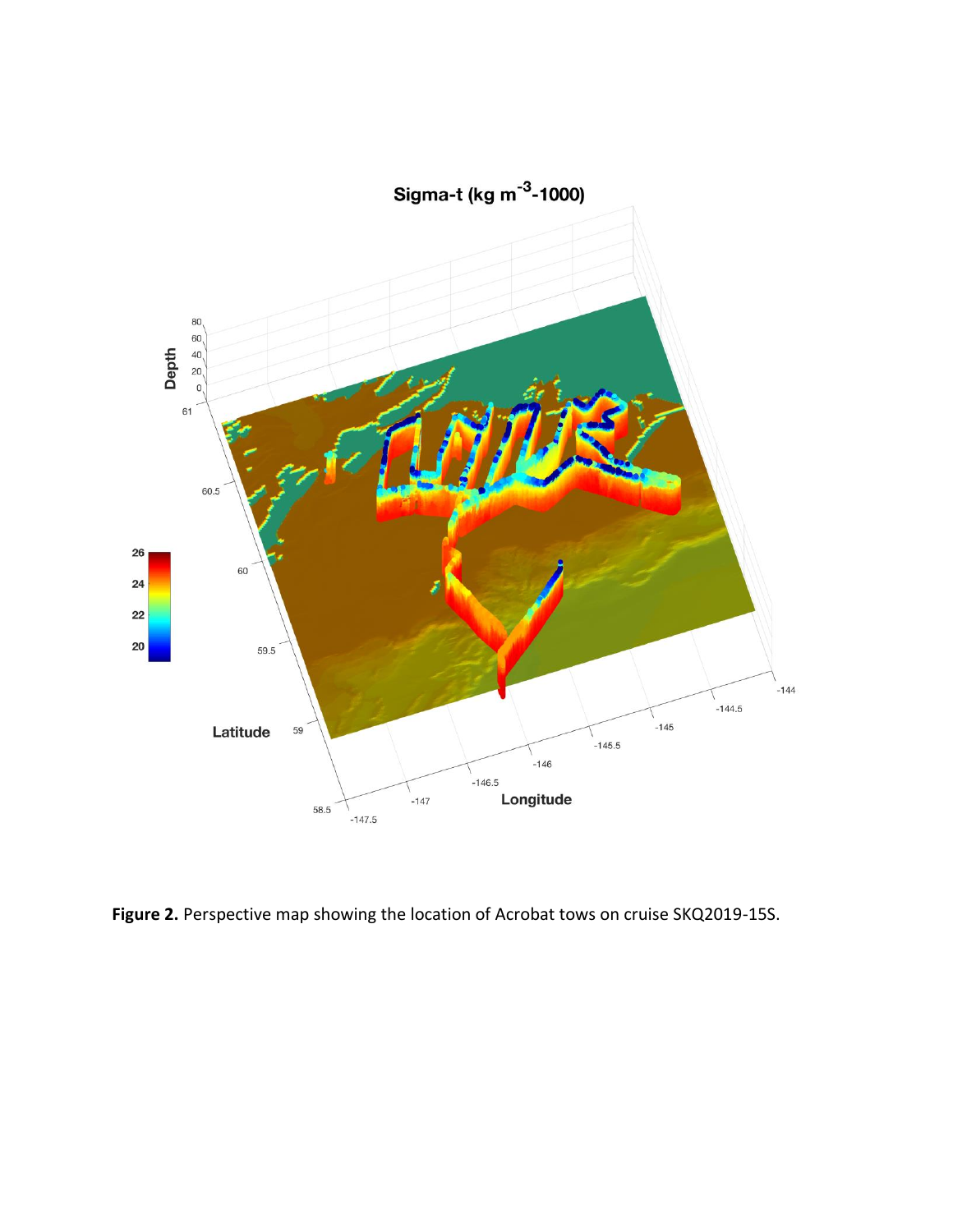

**Figure 3.** Satellite image of the plume area on 29 June 2019.